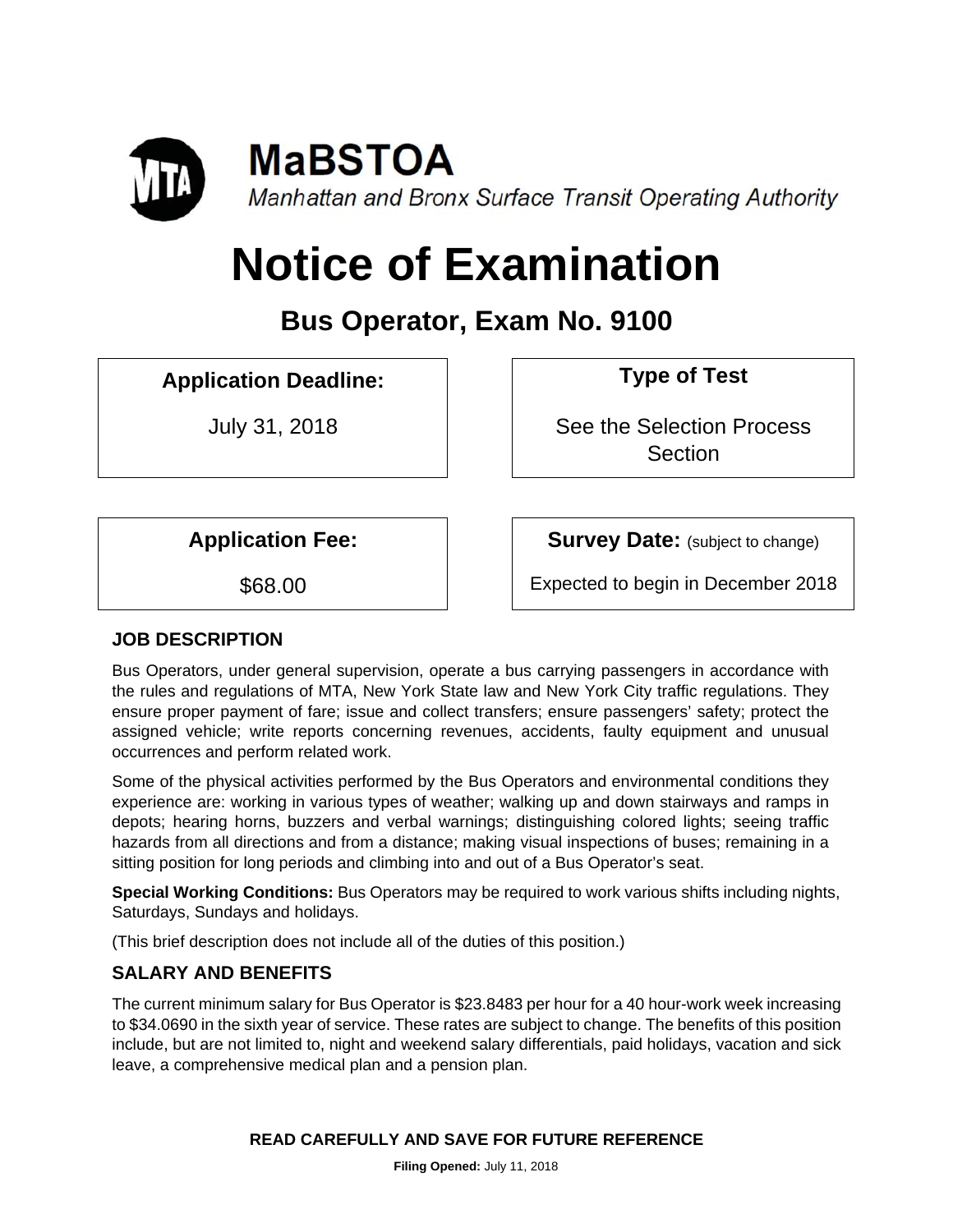# **HOW TO QUALIFY**

There are no formal education or experience requirements for this position.

#### **REQUIREMENTS TO BE APPOINTED**

**Driver License Requirement:** At the time of appointment, you must possess either:

- 1. A Class B Commercial Driver License (CDL) valid in the State of New York with a passenger endorsement and no disqualifying restrictions with proof of residency for the state in which the license was issued; or
- 2. A Motor Vehicle Driver License valid in the State of New York and a Learner Permit for a Class B CDL valid in the State of New York with a passenger endorsement and no disqualifying restrictions with proof of residency for the state in which the license was issued.

If you qualify under "2" above, your appointment will be subject to the receipt of a Class B CDL valid in the State of New York with a passenger endorsement and no disqualifying restrictions at the end of a special training course in bus operation.

If you fail to successfully complete the special training course in bus operation, including the receipt of a Class B CDL valid in the State of New York with a passenger endorsement and no disqualifying restrictions with proof of residency for the state in which the license was issued, your employment will be terminated.

If you have serious moving violations, a license suspension or an accident record, you may be disqualified.

The Class B Commercial Driver License (CDL) with passenger endorsement and no disqualifying restrictions must be maintained for the duration of your employment in the title.

**Commercial Motor Vehicle Driving Experience in the Military or New York National Guard**: If you are an active member or former member (discharged in the past year) of the military or New York National Guard and have experience driving a Commercial Motor Vehicle in the military or New York National Guard, you may be eligible for a waiver of the New York State commercial driving skills test through the New York State Department of Motor Vehicles. If you believe that you may be eligible for this waiver, you must apply for the waiver through the New York State Department of Motor Vehicles.

**Character Requirement:** Proof of good character and satisfactory background are absolute prerequisites to appointment. The following are some of the factors considered as grounds for disqualification: (a) conviction of an offense, the nature of which indicates lack of good moral character or disposition toward violence or disorder; (b) repeated convictions where such convictions indicate a disrespect for the law; (c) discharge from employment where such discharge indicates poor behavior or an inability to follow rules and disciplinary guidelines; (d) previous unsatisfactory employment history with the Metropolitan Transportation Authority (MTA), or another public employer; (e) dishonorable discharge from the Armed Forces; (f) previous misrepresentation of identity; and (g) previous misrepresentation of authority to work in the United States.

**Medical Requirement:** Medical guidelines have been established for the position of Bus Operator. You will be examined to determine whether you can perform the essential functions of the position. Where appropriate, a reasonable accommodation will be provided for a person with a disability to enable him or her to perform the essential functions of the job.

**READ CAREFULLY AND SAVE FOR FUTURE REFERENCE**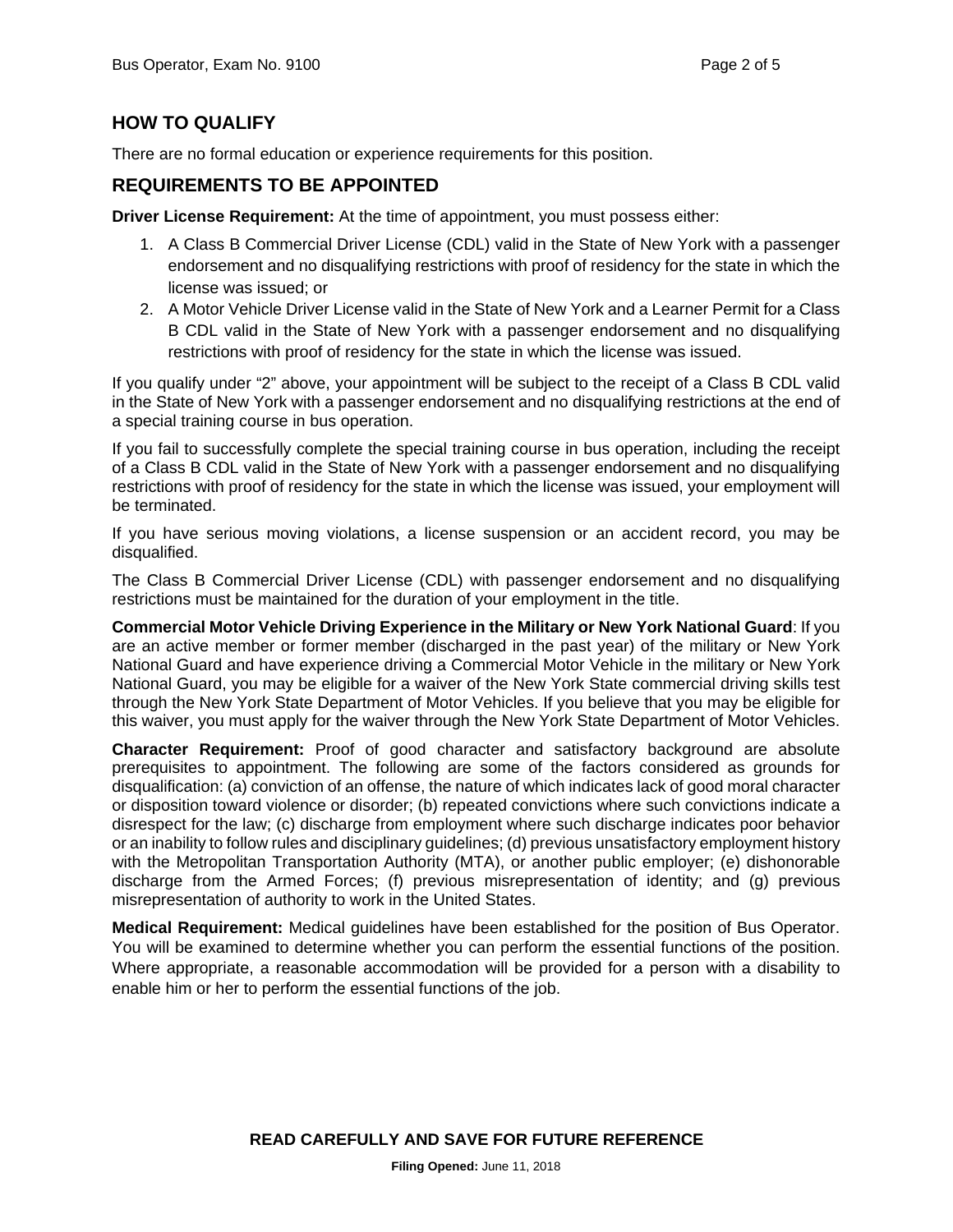# **REQUIREMENTS TO BE APPOINTED** (Continued)

**Drug Screening Requirement:** You must pass a drug screening in order to be appointed, and if appointed, you will be subject to random drug and alcohol tests for the duration of your employment. Additionally, if you have tested positive on a drug or alcohol test or had a refusal to test during preemployment or while employed by a Federal DOT-regulated employer during the applicable period, you must have completed the Substance Abuse Professional (SAP) process required by federal law in order to be appointed to this safety-sensitive position.

**Residency:** New York City residency is not required for this position

**English Requirement:** You must be able to understand and be understood in English.

**Proof of Identity:** Under the Immigration and Reform Control Act of 1986, you must be able to prove your identity and your right to obtain employment in the United States prior to employment with MaBSTOA.

# **HOW TO SUBMIT AN APPLICATION AND PAY THE APPLICATION FEE**

If you believe you meet the requirements in the "How to Qualify" section, submit an application online unless you are requesting a Fee Waiver. Applicants who wish to request a Fee Waiver should refer to the "How to Submit an Application When Requesting a Fee Waiver" section below. Applications will **not** be accepted in person.

#### **Online Applications**:

- 1. Apply using http://mta.info/nyct/hr/appexam.htm by the last day of the application period.
- 2. Log into your existing account or create a new account online to apply.
- 3. Follow the steps to submitting an application.
- 4. A confirmation number will appear on the same page after submitting your *Application*.
- 5. Below the confirmation number, a Pay Examination Fee button will appear for you to click to open the payment page.
- 6. A major credit card or a bank card associated with a bank account must be used when paying the application fee.
- 7. You will be sent a confirmation email after you submit payment for the application fee.

Computers with internet access are available on a limited basis at branches of the New York Public Library, the Brooklyn Library and the Queens Library to patrons with a valid library card.

Save your Confirmation numbers for future reference and proof of filing an *Application*.

**Application Fee:** This fee is generally not refundable. Under special circumstances, you may be entitled to a refund. You should refer to the Department of Citywide Administrative Services ("DCAS") General Examination Regulations to determine if you are entitled to a refund prior to requesting a refund. You can refer to the bottom of the last page of the Notice of Examination for instructions on how to obtain a copy of the DCAS' General Examination Regulations.

# **HOW TO SUBMIT AN APPLICATION WHEN REQUESTING A FEE WAIVER**

Applicants who wish to request a Fee Waiver must obtain an *Application* in person at the MTA New York City Transit Exam Information Center (as indicated below) and must submit the *Application* and required forms by mail **by the last day of the application period.** 

MTA New York City Transit will not accept applications in person. Additional information on requesting an application fee waiver is available with the *Application*.

#### **READ CAREFULLY AND SAVE FOR FUTURE REFERENCE**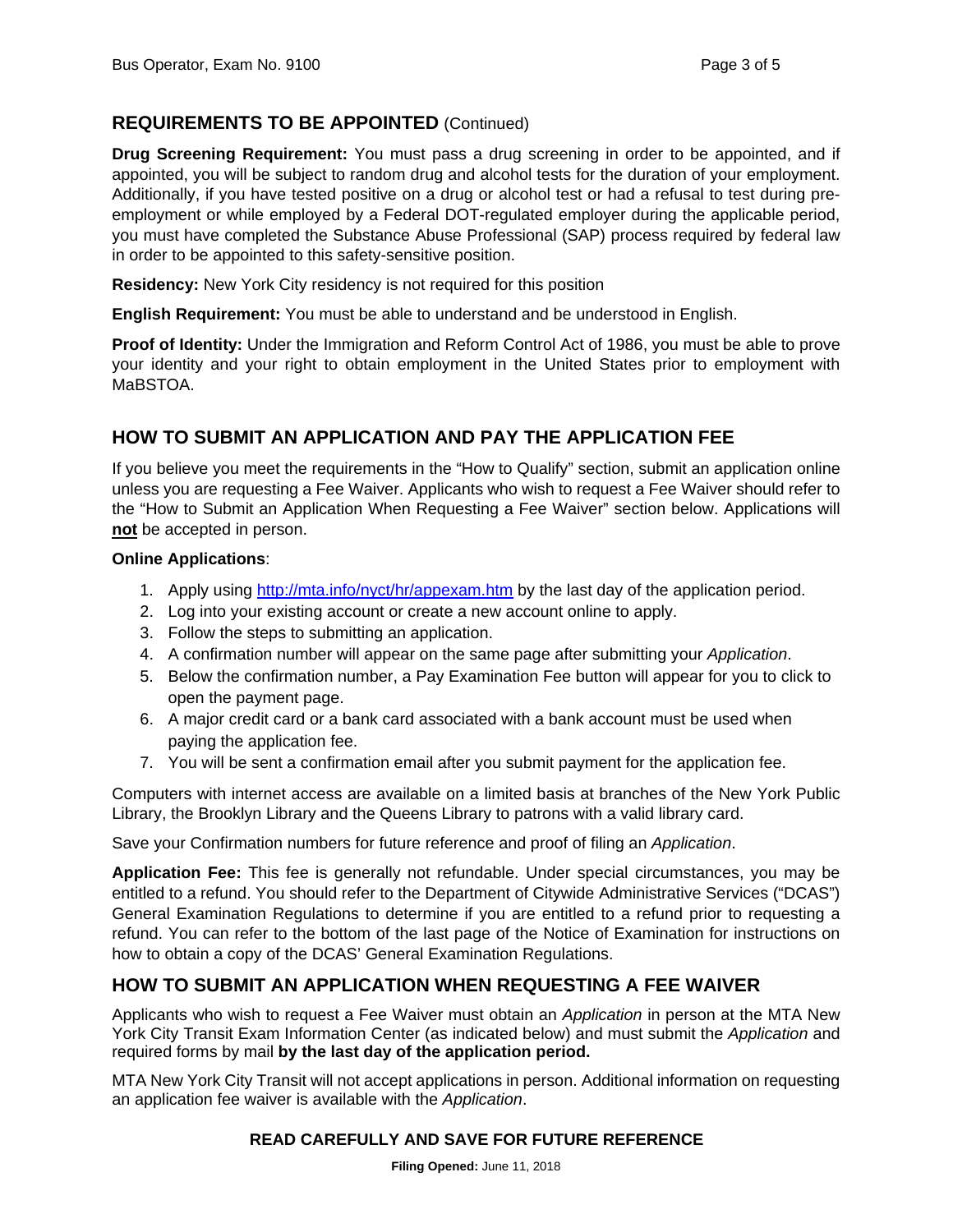# **HOW TO SUBMIT AN APPLICATION WHEN REQUESTING A FEE WAIVER** (Continued)

**MTA New York City Transit Exam Information Center:** Open Monday through Friday, from 9 AM to 3PM, in the lobby of 180 Livingston Street, Brooklyn, New York. Directions: take the A, C, F, or R trains to the Jay Street-Metro Tech Station, or the 2 or 3 trains to the Hoyt Street Station.

#### **ADMISSION LETTER**

An *Admission Letter* will be mailed to you about 10 days before the first scheduled survey date. If you do not receive an *Admission Letter* at least 4 days before this date, you may obtain a duplicate letter at the MTA Exam Information Center (as indicated above). A paper copy of the *Admission Letter* is your ticket for admission to the test. The *Admission Letter* will include your random list number.

# **THE SELECTION PROCESS**

Applicants will be assigned a random list number that is generated electronically and as vacancies occur, they be scheduled to take the Bus Operator Selection Survey (BOSS). *We anticipate the BOSS for this exam will be held intermittently beginning in December 2018 and throughout 2019.* 

Applicants who successfully complete the BOSS and the following components of the employment process will be considered for employment in random list number order.

- 1. A driving record review
- 2. Drug test and medical assessment
- 3. Criminal and work record review (failure to disclose prior convictions may disqualify)

Refer to the "Requirements to be Appointed" section of this notice, above, for additional information on conditions that must be met at the time of appointment.

# **ADDITIONAL INFORMATION**

**Probationary Period:** You will be required to complete a 1-year probationary period. Those who not successful complete the probationary period may be terminated at the discretion of the Manhattan and Bronx Surface Transit Operating Authority.

**Appointments:** All appointees must satisfactorily complete a Bus Operator training program in accordance with Manhattan and Bronx Surface Transit Operating Authority standards. Appointees who do not satisfactorily complete the training program will be subject to being terminated.

# **SPECIAL ARRANGEMENTS**

**Special Test Accommodations:** If you plan to request special testing accommodations due to disability or an alternate test date due to your religious belief, follow the instructions included with your *Application* and mail your request to the address found in the "Correspondence" section below no later than 30 days prior to the first scheduled survey date.